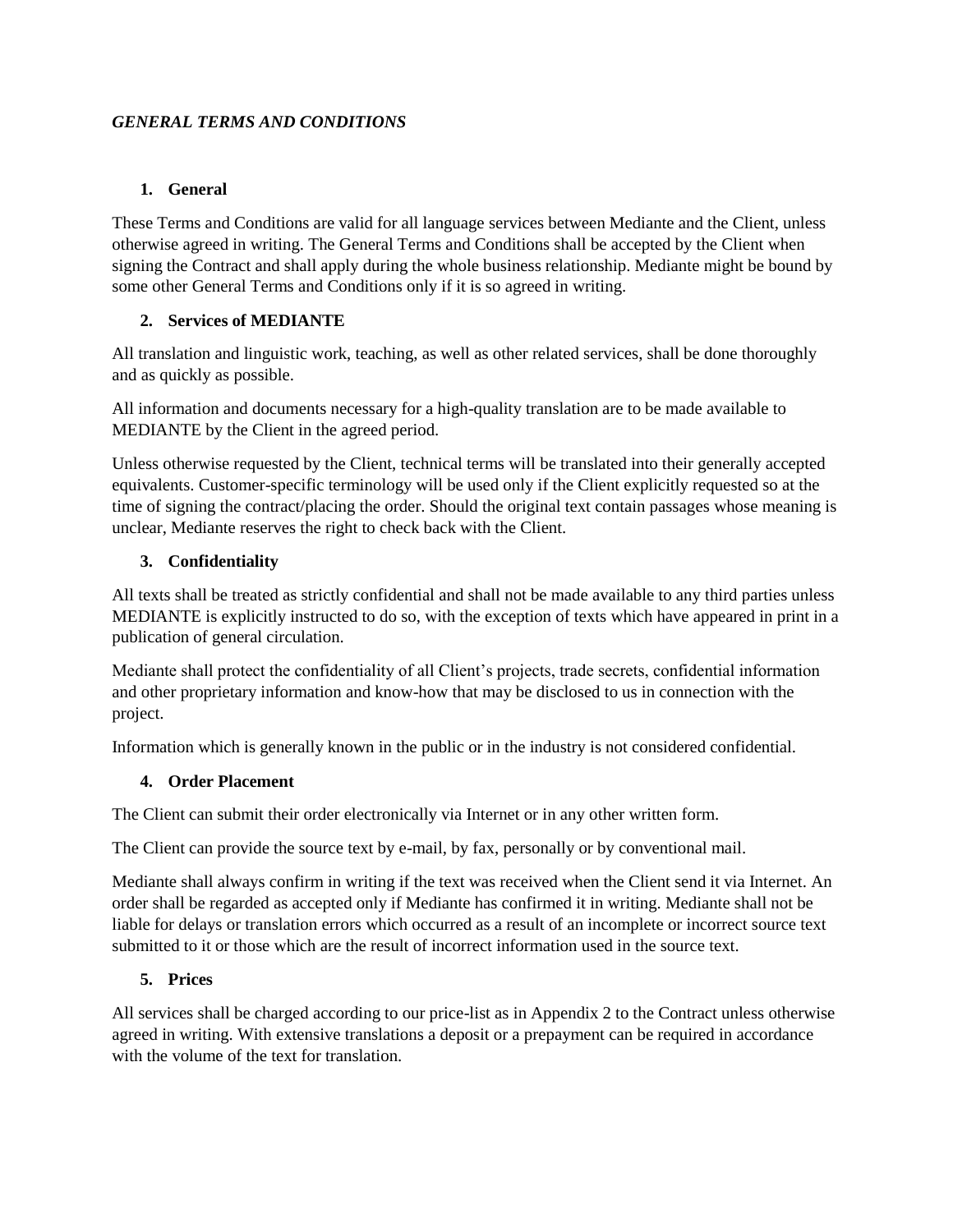The final price of a written translation includes: finding and choosing the suitable terminology, discussing with the Client the field specific questions that have to do with translation and the terminology used in the translation, writing the text in agreed form on a text processor or entering the text into an existing text file, final check and proofreading.

The price for simultaneous and consecutive translations shall be calculated according to the time spent with the Client from the moment of arrival until the end of negotiations (conference), no matter how much time is actually spent doing the translation. The minimal order for simultaneous translations is 3 hours.

Mediante shall be entitled to deviate from the price details in the price-list in individual cases depending on the language combination, the level of difficulty and the specific field of the source text. We also reserve the right to charge for an express delivery or to request additional compensation. The Client shall be notified of the aforesaid in the order confirmation.

Should the Contract or the order be cancelled, text portions already translated shall be given to the Client and the Client shall be charged for all the services rendered until then.

### **6. Delivery**

Mediante shall inform the Client about the delivery periods.

Deadlines are binding only when confirmed by Mediante. Mediante shall be entitled to deviate from the delivery date stated in the order confirmation if the text to be translated is exceptionally extensive and contains special difficulties, if the target language is not one of the main languages or if there are valid reasons. If, due to unforeseen circumstances, the accepted order cannot be carried out within the agreed time, the Client will be immediately notified of the delay. Mediante will accept being placed in default only after a reasonable additional period of time allotted in writing has been exceeded. On expiration of this second deadline, the Client may refuse to accept the translation or the services of Mediante.

### **7. Liability**

The Client should contact Mediante promptly if any problems or irregularities occur so that a mutually satisfying solution could be found.

Complaints shall be recognized:

in the case of apparent oversights of which Mediante is notified with a precise description immediately after the written or the oral translation service has been completed;

- in the case of identifiable oversights of which Mediante is notified with a precise description immediately after the examination of the translation or service;
- in the case of hidden oversights of which Mediante is notified immediately after the Client becomes aware thereof.

In the case of apparent oversights all complaints shall be submitted within two weeks of the completion of the written or oral translation, and in the case of hidden oversights within two weeks after the Client becomes aware thereof.

If the Client has properly submitted and justified the complaint, Mediante shall either correct the existing translation or replace it with a new one or offer a price reduction or modification of the contract. If the